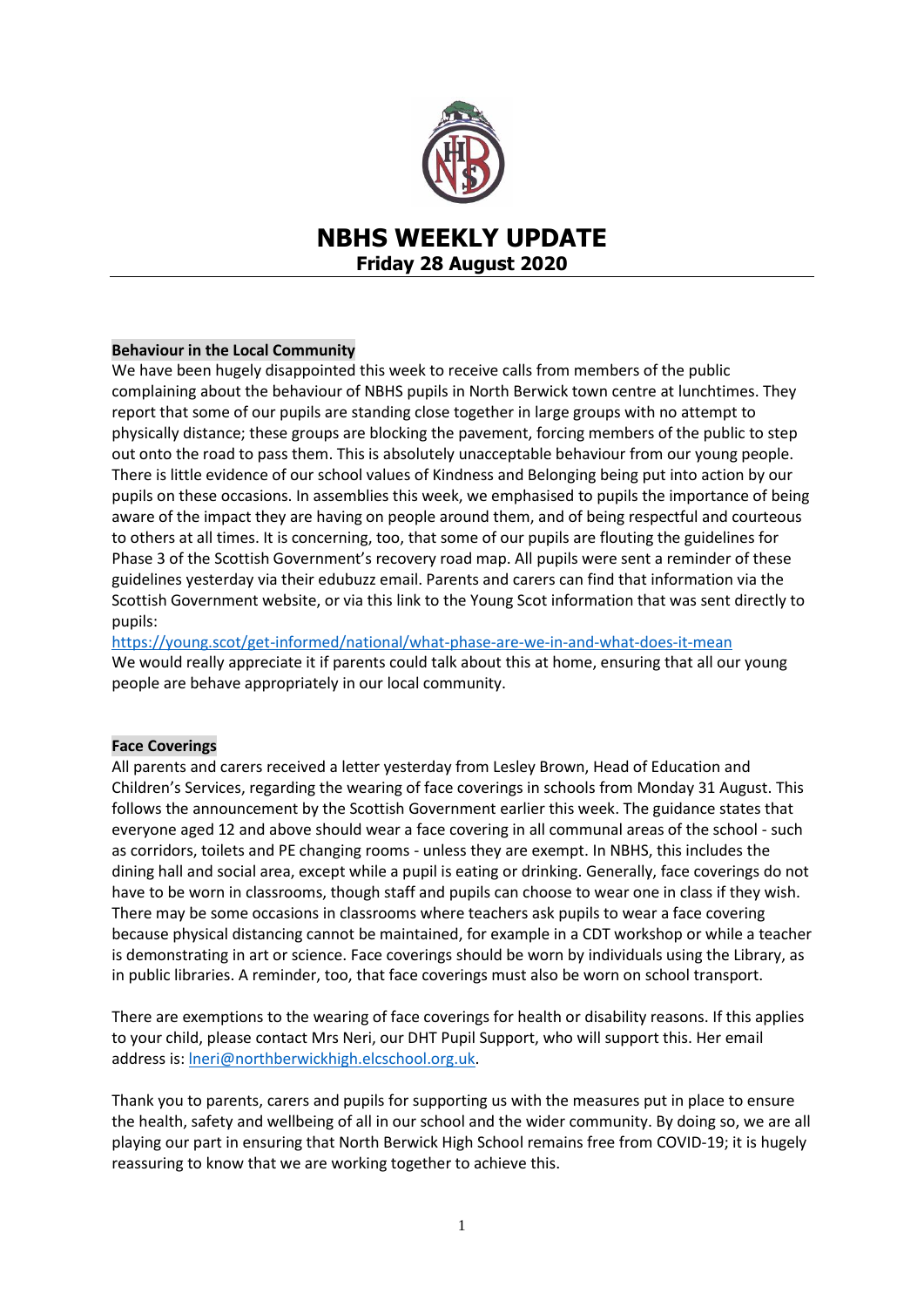## **Thank you**

Still on the subject of face coverings, we would like to thank the North Berwick COVID Emergency Resilience Team for donating 300 linen face coverings to the school. Thank you, too, to Laura Hill, mother of S2 pupil Alex, who donated face coverings in NBHS red and black stripes. We very much appreciate these donations; as you can see from the photo below, our pupil support staff are already making very good use of the NBHS masks!



#### **Use of Astro Pitch at Lunchtimes**

We were surprised to see an article in yesterday's Courier about the use of our astro pitch at lunchtimes. One parent and a small number of pupils had asked Mr Macdonald, our faculty leader of health & wellbeing, about this matter and he had responded to them. It is not as straightforward as it might seem to make the astro pitch available to pupils at lunchtimes – there are a number of issues and practicalities that we have to consider first. Last year, we opened the astro pitch for pupils to use at lunchtime for the first time and, unfortunately, this raised some problems and we had to close it again. We are currently looking at how we might overcome those problems so that small groups of pupils might be able to use the astro pitch at lunchtimes. Points under consideration include the following:

- The astro pitch is a specialist surface, and is one of our classrooms albeit an outside one. It must be kept well maintained, therefore only trainers can be worn on the surface when moving around in a sporting setting, otherwise the surface can be damaged and the warranty invalidated. Pupils using the astro pitch at lunchtime would have to bring a change of footwear.
- In PE lessons, pupils wear sports-specific clothing and then change back into school dress code before going on to lessons. There is currently not an opportunity for pupils to change at lunchtime, which they would have to do for a game of football, for instance. The PE staff are looking at how they might accommodate the use of changing facilities at least on some days of the week. S6 volunteers are happy to assist with this.
- Litter was a big problem when the astro pitch was opened at lunchtimes last year. There cannot be anything dropped on the surface of the pitch. Again, S6 pupils volunteering to supervise could help to ensure that no food or drink packaging is taken onto the astro pitch.
- Supervision of the astro pitch at lunchtimes by staff is a challenge as most staff are on minimum non-contact time already. As we saw last year when we opened the astro pitch, pupils need to be supervised. We are delighted that some of our S6 pupils have volunteered to help on a rota basis.